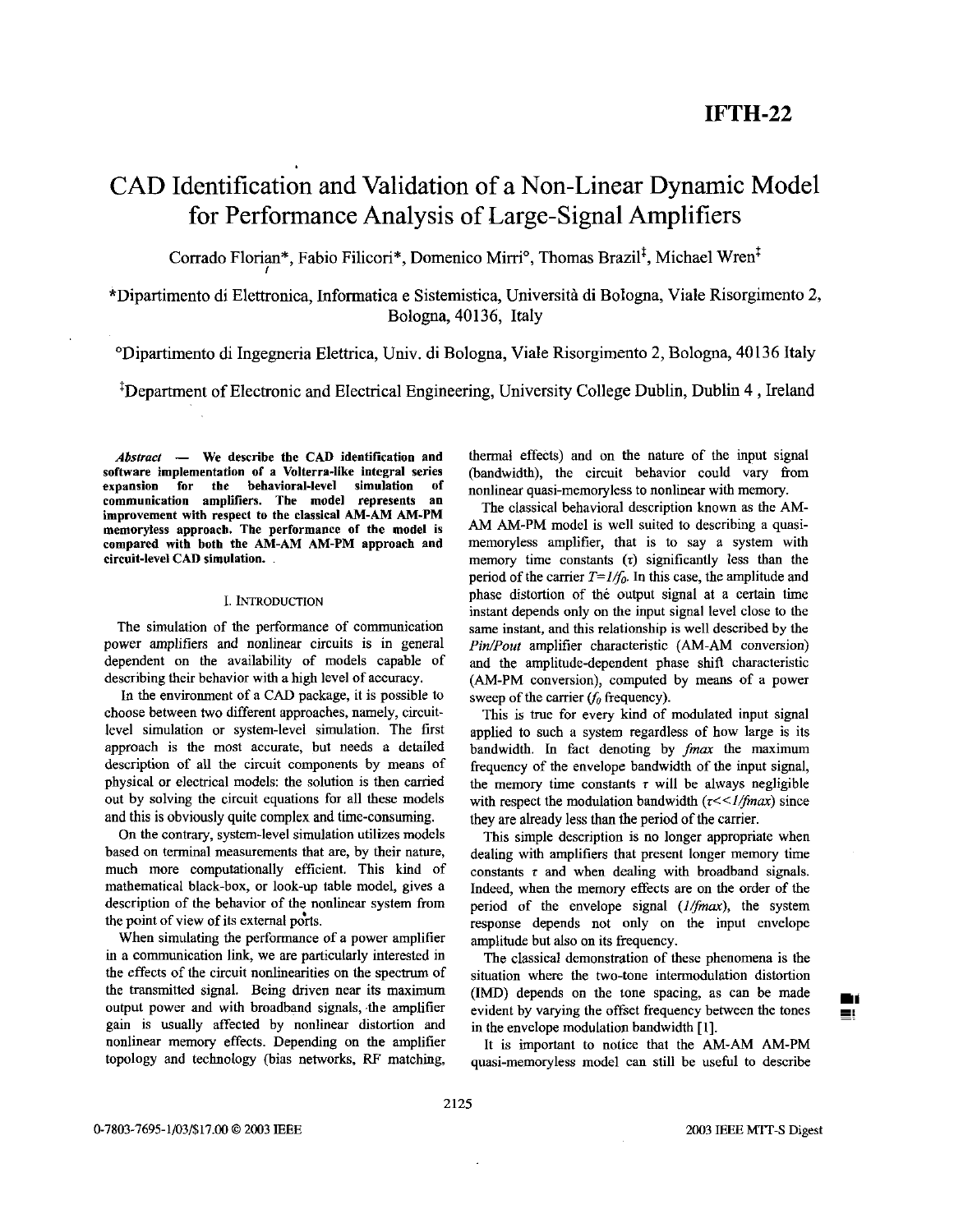this kind of system, but only in the presence of very narrowband signals for which the inequality  $\tau \ll 1/\text{fmax}$  is satisfied.

However in many cases the modulated signals involved in modem communication systems have bandwidths that are not at all negligible with respect to the memory characteristics of the amplifier, and so a memoryless assumption fails to give the correct response. This has been observed to be particularly true for systems containing internal devices for distortion reduction through compensation of the nonlinear characteristics *[11[21.* 

To address this type of application, a new dynamic nonlinear amplifier model that takes account of distortions due to both the large amplitude and the large bandwidth of the input signal, has been formulated. The model, the full mathematical basis for which is described in *[3],* is based on a modified Volterra-like integral series, previously used for the modeling of PHEMT devices **[4]** and VCO circuits *[5],* and is especially oriented to the analysis of non-linear systems operating with modulated signals.

The main aim of this paper is the verification of the capabilities of this kind of model. To this end, we will briefly present the model formulation (Section **U),** and then we will describe a new frequency-oriented version of the model formula and the model identification process within the Agilent *ADS2002* environment (Section **111).** 

Section 1V is focused on the implementation of the model in MATLAB **5.3** code, while in Section V the model performance will he discussed.

#### **11. NON-LINEAR DYNAMIC MODEL**

A more complete description of the mathematical development that leads to the present model formulation is contained in *[3].* The basic idea of this approach is to develop an integral series expansion (Volterra series) around a well-behaved signal trajectory that should be chosen depending on the particular application *[6].* In this way, and with quite general hypothesis, it is possible to reduce the Volterra formulation to a simplified and compact form, that consists of **an** instantaneous static nonlinearity plus one or more convolution integrals nonlinearly dependent on the instantaneous amplitude and frequency of the input signal.

The important property of this approach is the separation of purely static nonlinear effects from memory effects, which are mixed in the classical Volterra approach. The model formulation starts from a general description of the relationship between the input and output signals of the amplifier:

$$
u(t) = F\left[s(t-\tau)\right] \tag{1}
$$

Where it has been assumed that the output  $u(t)$  of a large signal amplifier can be expressed as a generic functional of the input signal  $s(t)$ .

This means that the output signal depends non-linearly on the values of the input signal over a sufficiently large "memory interval"  $(0 \le t \le T_B)$  around the instant *t* at which the output is evaluated.

Starting form this general assumption, eventually the model formulation becomes *[3]:* 

$$
b(t) = a(t)H(f_0, |a(t)|)+
$$
  
+  $\int_0^{r_s} h_1(\tau_1) \cdot [a(t-\tau_1) - a(t)] e^{-j2\pi f_0 \tau_1} d\tau_1 +$   
+  $\int_0^{r_s} g_1(\tau_1, f_0, |a(t)|) \cdot [a(t-\tau_1) - a(t)] e^{-j2\pi f_0 \tau_1} d\tau_1 +$   
+  $a^2(t) \int_0^{r_s} g_2^*(\tau_1, f_0, |a(t)|) \cdot [a^*(t-\tau_1) - a^*(t)] \cdot e^{j2\pi f_0 \tau_1} d\tau_1$  (2)

Where  $b(t)$  is the complex modulation envelope of the first zonal output component around the carrier and *a(t)* is the complex modulation envelope of the input signal.

An examination of Eq. *(2)* is very useful in identifying the different terms that contribute to the output in-band signal: the first term represents the non-linear memoryless contribution, the second term is the purely dynamic linear contribution, while the last two terms are the purely dynamic nonlinear contributions.

The function  $H$  simply corresponds to the AM-AM AM-PM amplifier characteristic. That characteristic is determined by driving the amplifier with a non-modulated carrier and sweeping the power level. This means that in practice, the AM-AM AM-FM plots represent just a zeroorder approximation of the system behavior.

Thus, in the presence of a modulated signal, the *AM-*AM AM-PM characterization of the amplifier is sufficiently accurate only when the bandwidth of the complex modulation envelope of the input signal **(fmax)** is *so* small as to make the amplitude of the dynamic deviations  $e(t-\tau_j)=a(t-\tau_j)-a(t)$  for each  $\tau_i$  almost negligible in practice. The latter is true only for quasi-memoryless systems or systems where the memory time constants are negligible with respect to the reciprocal of the envelope modulation bandwidth  $\tau \ll 1/\text{fmax}$ .

These constraints cannot be met in many practical cases, when dealing with large-bandwidth modulated signals.

In such cases the model of Equation *2* gives superior accuracy by taking into account more terms of the series expansion of the functional in Equation **1.** In fact, even if the series is truncated to the first-order term  $(n=1)$ , a considerable improvement in accuracy can be achieved compared to the coarser zero-order approximation of the conventional AM-AM AM-PM characteristic alone.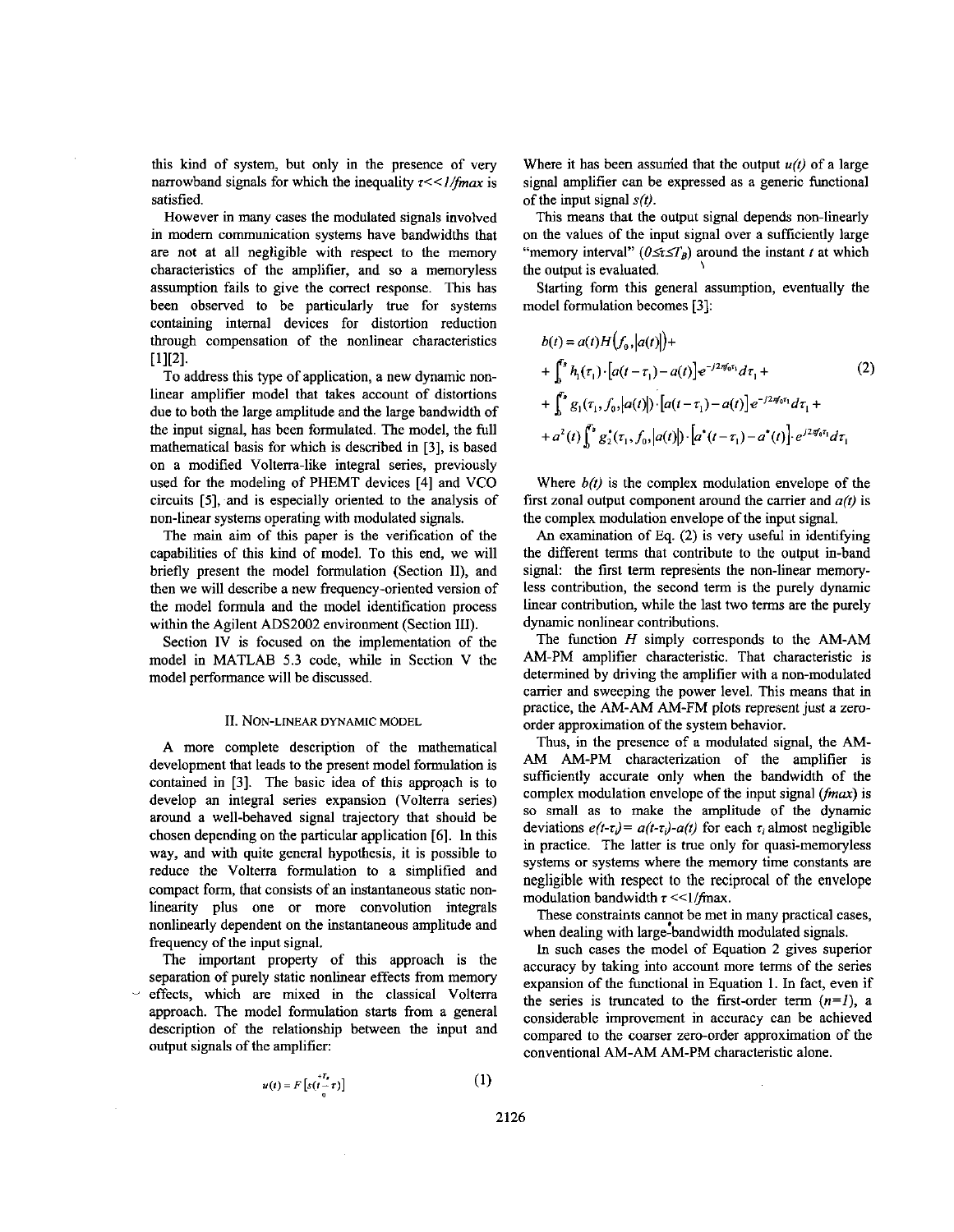It is important to notice the hypothesis involved in performing a first order truncation  $(n=1)$ : the bandwidth of the modulation envelope  $f_{\text{max}}$  must be small enough to make the product of the amplitude of the dynamic deviations  $e(t, \tau)$  for each  $\tau$ , almost negligible in practice (3).

$$
\left(\prod_{i=1}^n e(t,\tau_i)\right) \tag{3}
$$

It should be clear [3] that this hypothesis is far **less**  restrictive than the hypothesis  $\tau \ll 1/f_{\text{max}}$  and can be satisfied in many applications of interest.

 $\bar{z}$ 

 $\mathcal{L}^{\mathcal{L}}$ 

Furthermore, even if this approach remains inadequate for an accurate description of systems with particularly long memory phenomena such as those arising from thermal effects, it represents an improvement for such cases compared to the memoryless approach. Indeed when the duration of memory effects is sufficiently long **to** invalidate the hypothesis made in truncating the series to first-order, the model will take account of nonlinear memory phenomena as well, but in this case the truncation error introduced will he larger.

#### III. THE MODEL IDENTIFICATION

We can rewrite the model formulation of Eq. (2) in a frequency-oriented version, as follows:

$$
b(t) = \alpha(t)H(f_0, |\alpha(t)|) + \int_{-\infty}^{\infty} [H_1(f_0 + f) - H_1(f_0)]A(f)e^{j2\pi t}df +
$$
  
+ 
$$
\int_{-\infty}^{\infty} [G_1(f_0 + f, f_0, |\alpha(t)|) - G_1(f_0, f_0, |\alpha(t)|)]A(f)e^{j2\pi t}df +
$$
  
+ 
$$
\alpha^2(t) \cdot \int_{-\infty}^{\infty} [G_1^{\epsilon}(-f_0 - f, f_0, |\alpha(t)|) - G_1^{\epsilon}(-f_0, f_0, |\alpha(t)|)]A^{\epsilon}(f)e^{-j2\pi t}df
$$
 (4)

This is achieved by introducing the Fourier transforms HI, GI, G2\* of the functions  $h_1(\tau_1)$ ,  $g_1(\tau_1, f_0|a(t))$  and  $g_2(\tau_h f_0 | a(t)|)$  respectively, as well as the new functions:

$$
\hat{H}_1(f_0, f) = H_1(f_0 + f) - H_1(f_0) \tag{5}
$$

$$
\hat{G}_1(f_0+f,f_0,[a(t)])=G_1(f_0+f,f_0,[a(t)])-G_1(f_0,f_0,[a(t)])
$$

$$
\hat{G}_2^{\bullet}(-f_0-f, f_0, |a(t)|) = G_2^{\bullet}(-f_0-f, f_0, |a(t)|) - G_2^{\bullet}(-f_0, f_0, |a(t)|)
$$

The final formulation for discrete spectrum signals becomes:

$$
b(t) = a(t)H(f_0, |a(t)|) + \sum_{p=-P}^{P} \hat{H}_1(f_0, f_p) \cdot A(f_p) e^{j2\pi f_p t} +
$$
  
\n
$$
\hat{G}_1 f_0 + f_p, f_0, |a(t)| \cdot A(f_p) e^{j2\pi f_p t} +
$$
  
\n
$$
+ a^2(t) \cdot \sum_{p=-P}^{P} \hat{G}_2^*(-f_0 - f_p, f_0, |\hat{a}(t)|) \cdot A^*(f_p) e^{-j2\pi f_p t}
$$
  
\n(6)

We have developed an efficient model identification procedure based on this frequency-domain formulation using the Agilent ADS2002 Envelope simulator [7].

This simulator allows **us** to drive the amplifier with any generic modulated signal with complex envelope  $a(t)$  and computes the corresponding in-band output modulation envelope  $b(t)$ , implementing the complex envelope modulator/demodulator system described in [3].

#### IV. MODEL IMPLEMENTATION

The model has been implemented in Matlab 5.3 environment. The Matlab code implements Eq. *(6),*  reading from look-up tables that store the model functions. Instantaneous interpolations in the envelope amplitude and frequency domains are performed with Matlab interpolation functions. For comparison purposes, an AM-AM AM-PM model has also been developed.

The benchmark for our simulation results is the circuit level simulation performed with Agilent ADS2002 Envelope simulator. Even if, as we said before, there are some kind of linearised amplifiers that might be the best choice to make evident the deficiencies of the traditional compression/phase distortion model in modeling their dynamic behavior, as a first approach we choose a singleended PHEMT amplifier (designed and realized at UCD in microstrip technology) for the validation of the proposed non-linear dynamic model.

### V. SIMULATION RESULTS

As a first analysis of the model's broadband capabilities we chose a test signal that consists of two tones deliberately widely-spaced to IOOMHz around the frequency  $f_0 = 2 \text{GHz}$ . The output signal complex envelope is amplitude and frequency modulated. In Fig.1 and Fig.2 we can appreciate how the nonlinear dynamic model gives a prediction closer to the circuit-level simulation solution, -both for the amplitude and phase modulation. In particular the AM-AM AM-PM gives only a rough estimation of the phase modulation.

The output spectrum data in [Table](#page-3-0) **1** shows that the Nonlinear Dynamic Model predicts with very good accuracy the asymmetric response of the amplifier to the two tones, while obviously the narrowband AM-AM AM-PM model is not able to model the frequency dependence of the amplifier gain (the two output tones are predicted to he identical).

Other tests of the model with a W-CDMA signal (data rate 32Kbit/sec) generated within the ADS2002 DSP environment have been carried out with good results, which are omitted here due to space restrictions.